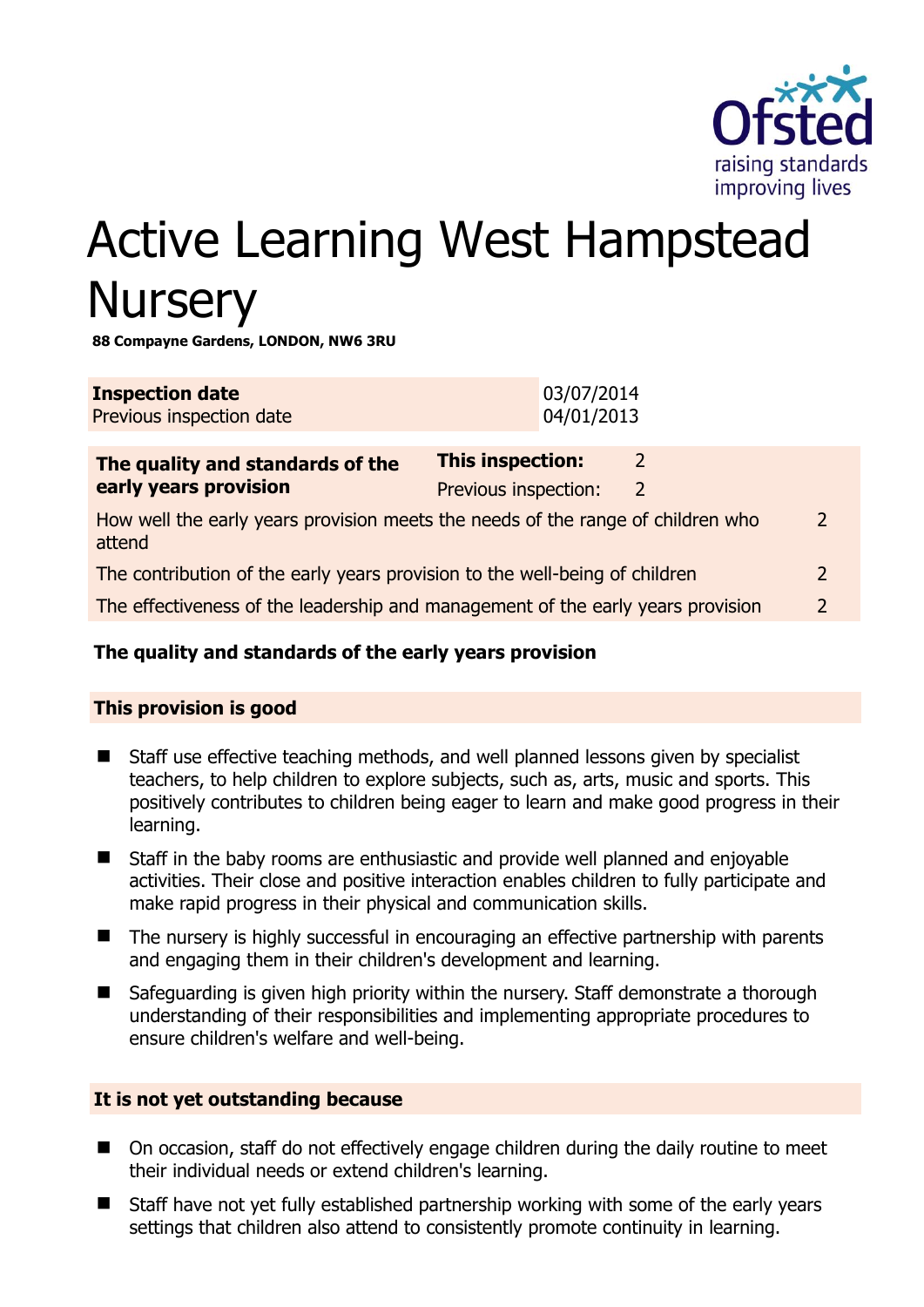# **Information about this inspection**

Inspections of registered early years provision are:

- $\bullet$  scheduled at least once in every inspection cycle the current cycle ends on 31 July 2016
- scheduled more frequently where Ofsted identifies a need to do so, for example where provision was previously judged inadequate
- **•** brought forward in the inspection cycle where Ofsted has received information that suggests the provision may not be meeting the legal requirements of the Early Years Foundation Stage or where assessment of the provision identifies a need for early inspection
- **Prioritised where we have received information that the provision is not meeting the** requirements of the Early Years Foundation Stage and which suggests children may not be safe
- scheduled at the completion of an investigation into failure to comply with the requirements of the Early Years Foundation Stage.

# **Inspection activities**

- The inspector observed activities in the playrooms, including the art room and music studio the outside learning environment and talked with the staff and children.
- $\blacksquare$ The inspector examined a range of documentation, including evidence of suitability and qualifications of staff working with children, a sample of children's records, development plans and staff records.
- $\blacksquare$ The inspector held discussions with the manager, regional manager and completed a joint observation with the manager.
- $\blacksquare$ The inspector also took account of the views of parents and carers spoken to on the day.

**Inspector**  Sheila Harrison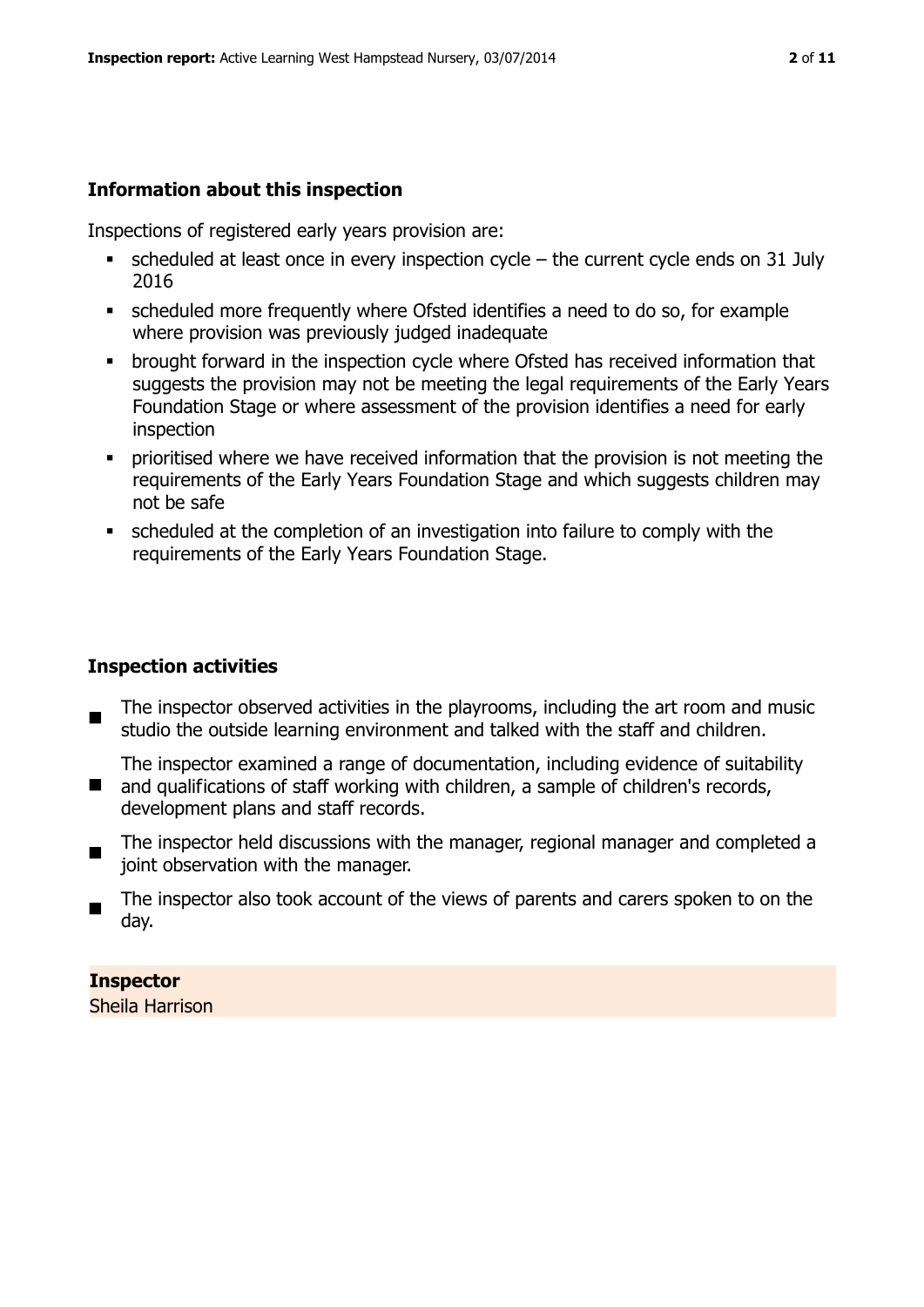#### **Full report**

#### **Information about the setting**

Active Learning West Hampstead Nursery registered in 208 and is one of nine nurseries run by the Active Learning Childcare Company. The nursery operates from the first floor, ground and lower ground floor of a large converted house, in West Hampstead, in the London Borough of Camden. Children have access to a number of rooms. Access to the nursery is via seven steps up to the door. There is a secure enclosed garden for outdoor play. The nursery is open each week day from 7.30am to 6.30pm for 51 weeks of the year. There are currently 210 children on roll who are in the early years age group. The nursery is in receipt of funding for the provision of free early education for children aged three and four. It supports children with special educational needs and/or disabilities and children who learn English as an additional language. It currently employs 63 members of staff, of these 41 hold appropriate early years qualifications at level 3 and above including four with Early Years Professional Status or Qualified Teacher Status. The nursery also employs a chef and two chef assistants.

#### **What the setting needs to do to improve further**

#### **To further improve the quality of the early years provision the provider should:**

- $\blacksquare$  review the organisation of daily routines, such as lining up, snack and sleep times, and how staff use these to maximise potential learning opportunities and further promote children's independence, personal and social skills.
- $\blacksquare$  strengthen the ongoing sharing of information with providers of other early years settings where children attend, to ensure continuity of children's learning is fully promoted.

#### **Inspection judgements**

#### **How well the early years provision meets the needs of the range of children who attend**

Staff have a good knowledge of the Early Years Foundation Stage and have a secure understanding of how young children learn. Staff ensure that all the areas of learning are effectively introduced to provide challenging experiences that meet the needs of all the children. Staff are effectively deployed and supervise children well. They consistently observe and assess children's progress. The observations and assessments are detailed and carefully track children's progress across the seven areas of learning. Staff know their children very well and talk enthusiastically and in detail about children's current interests, what they are able to do and how they plan to help them progress. This ensures that staff are fully aware that children are progressing well towards the early learning goals over time, given their starting points. This includes children learning English as an additional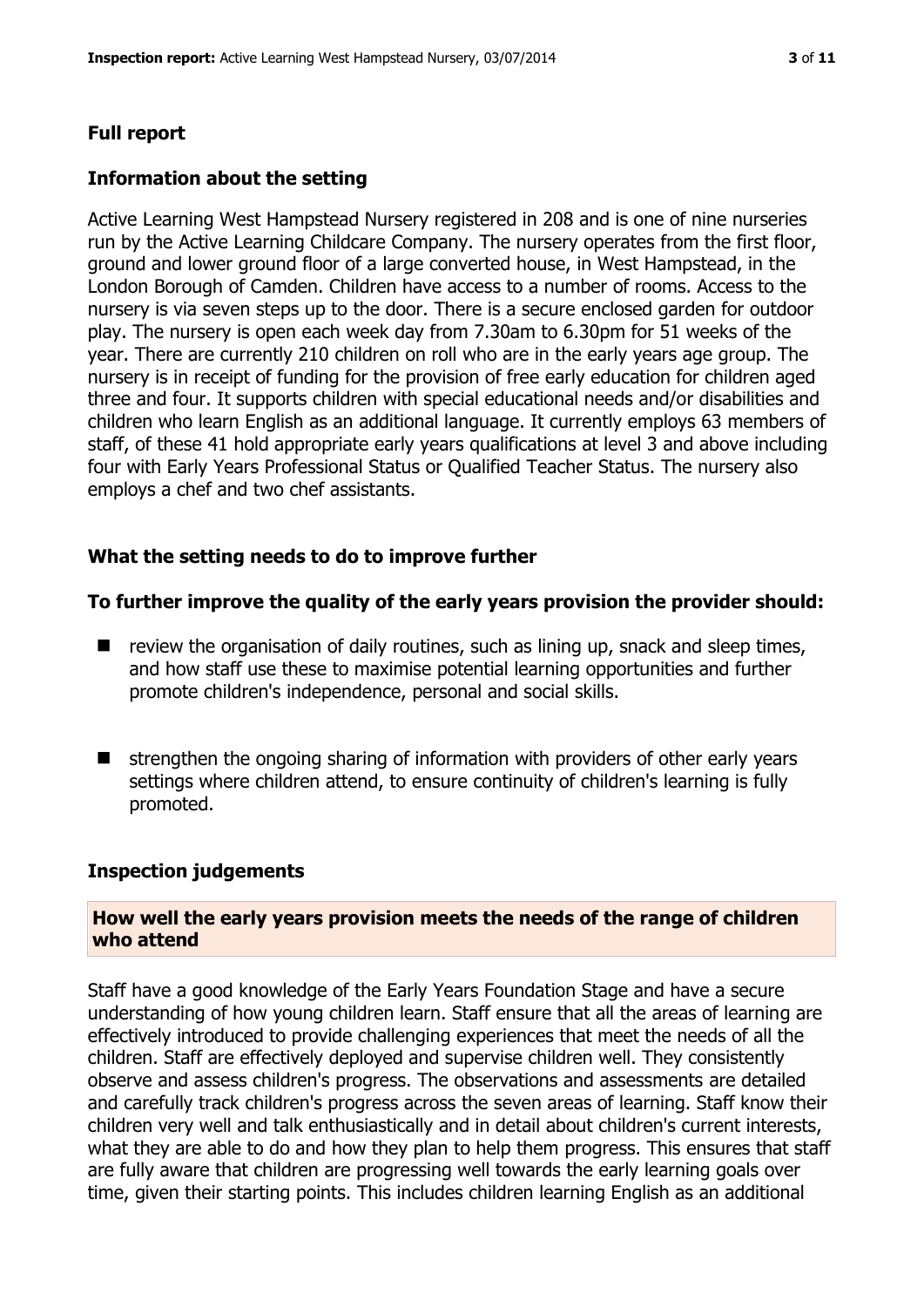language and those with special educational needs and/or special educational needs.

The quality of teaching is good across the nursery. Babies gain a rich sensory experience as staff use a wide range of accessible and flexible materials to stimulate children's senses through practical play experiences. Babies concentrate intensely as they handle large cardboard tubes. They use large curtain rings to post on a mug holder. They extend their investigations by posting them into a box. This stimulates babies' curiosity, allowing them to discover objects through first hand experiences and enjoy their independent decision making. This helps babies to be keen and eager learn. Older children are excitingly involved in a project on the artist Henri Matisse led by a specialist art teacher. They enjoy creating their own works of art after learning about the artist's life and work. Children concentrate and maintain their focus for a long period of time while they are fascinated creating shapes on the floor using different coloured masking tape. Children show satisfaction in meeting their own goals and this helps children to be actively involved and motivated to learn. Some of the children have visited an exhibition of the artist's work. This helps them see at first hand different ways of expressing and communicating ideas. Staff talk and laugh with the babies and their warm interaction during the play with water and bubbles effectively helps support young children's emerging language. This helps children to be equipped to take the next steps in their learning and to be eventually ready for school. Children confidently line up and move around the nursery when changing rooms for their various lessons. Staff make some use of this time by encouraging children to count the children in the line. However, occasionally the time to organise the children in the lines is not used purposefully to extend their learning. In addition, children are waiting for too long with nothing to do and this does not always stimulate fully children's interest or keep them engaged.

There are strong partnerships with parents who are mostly very well informed about their children's learning and progress. They are invited to regular reporting sessions to meet their children's mentor and other staff. Staff give parents ideas on activities to help support children's learning at home. For example, parents can access the art teacher's blog to help them follow their children's learning on the artist Matisse. Parents of the young children are welcomed into the setting and some fathers recently enjoyed a play session to celebrate Father's Day. This helps parents extend their children's learning at home.

### **The contribution of the early years provision to the well-being of children**

Children play in bright and welcoming surroundings. The main room and outdoor area are well resourced and the good use of natural and exciting equipment helps children's learning and development effectively. There are colourful and informative displays of children's pictures and paintings, which help children to feel proud of their successes. Photographs of the children with the members of their family are well displayed which helps children develop a strong sense of belonging.

Staff are sensitive and skilfully provide a solid foundation to help children develop their personal, social and emotional skills. The mentor system ensures that staff know their key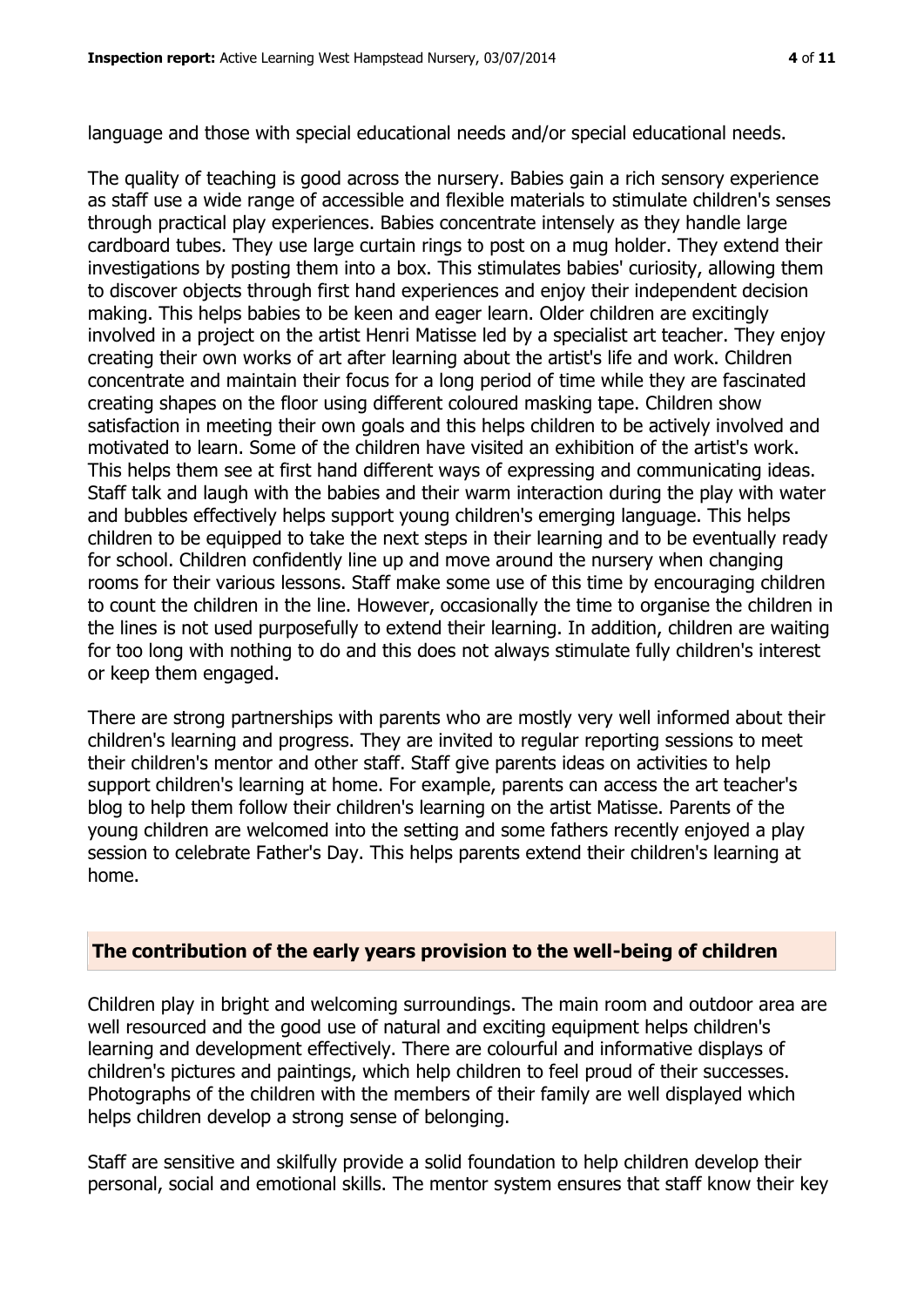children well. Staff gain information from parents about their preferences for their young children's care routines and provide new children with reassurance to help them to settle. Similar processes effectively help children move between rooms goes as smoothly as possible. For example, initially each child visits the new room with their key person and then visit for small taster sessions at different times of the day. Older children getting ready to move onto school are enthusiastically practising a performance for their graduation ceremony. They sing about growing up, looking forward to the school routines and being eager to learn. They also practice playing along with a piece of music. They follow the instructions of the musical director and effectively keep to the rhythm with some shakers and percussion sticks. This performance shows staff are teaching skills and techniques that are successful in helping children to be confident and self-assured and will aid their move onto school.

Staff use positive praise and clear guidance, which is appropriate to children's levels of understanding, to manage children's behaviour. They support children to play successfully with their friends by giving ideas such as asking if the bricks can be added to another child's tower and waiting until they agree. This helps children recognise of the needs of others and play while feeling secure. Children are generally supported in their self-care skills as they are encouraged to put on their own shoes after finding them on their peg. However, staff do not always encourage young children to pour their own drinks or to get undressed at routine snack and sleep times. This does not successfully consolidate children's ability to be fully independent.

Children are learning to be safe, they move confidently around the premises, climbing the stairs and they learn about moving with control and the effects of exercise on their bodies during sports lessons inside and outdoors. There are freshly cooked and nutritious meals and snacks from a varied menu, specifically planned to help children enjoy their meals. The nursery caters well for children's allergies and food preferences to ensure that children are kept safe from contamination with allergens.

# **The effectiveness of the leadership and management of the early years provision**

Ofsted received concerns in March 2013 relating to safety, suitability of the premises, procedures for administering prescribed creams, meeting children's dietary needs, keeping a written record of complaints, planning activities to challenge children and the supervision of staff. As a result, we carried out an unannounced visit and found that the provider was not meeting the requirements with regards to these concerns. We therefore set four Welfare Requirement Notices and three actions/notices to improve. We then carried out two monitoring visits and found the provider had taken appropriate action to meet them.

Management and staff fully understand their roles and responsibilities in relation to safeguarding and child protection. There are comprehensive and consistently applied risk assessments. For example, children are closely supervised in the garden and on the stairs. Management have systems in place for the safety of the children when parents access the web cam. All parents are given a secure login code to ensure there is no unauthorised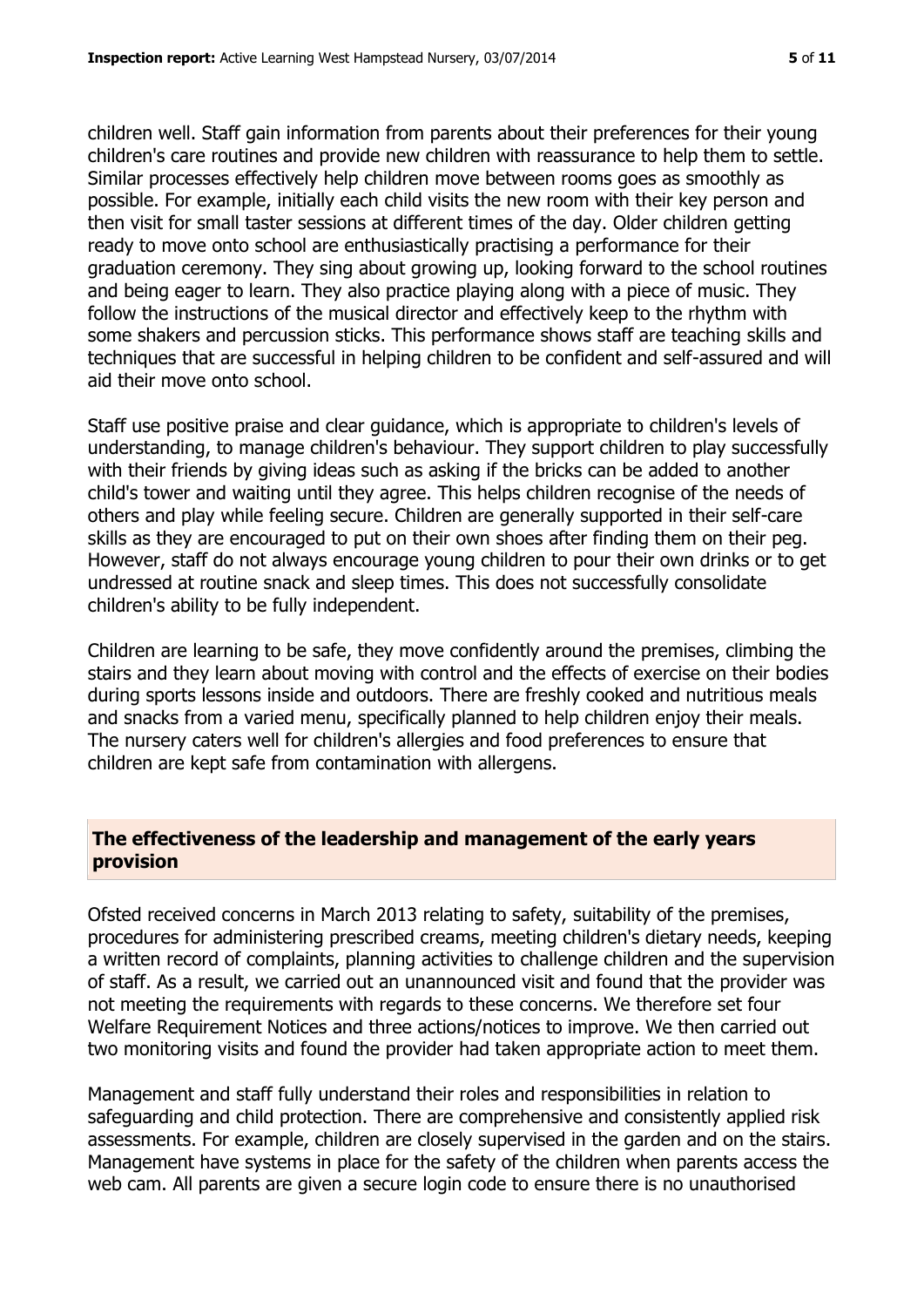access to this system. Staff ratios and good deployment ensures children are cared for in a safe and secure environment. Staff understand that to keep children safe they need to be thorough in their knowledge of the safeguarding policies and procedures. They can explain the action to take if they are worried about a child and what to do if they are concerned about a practice issue. This includes an understanding of the whistleblowing procedure to keep children free from harm. Thorough recruitment practices, includes suitability checks on all adults working with children, help maintain children's safety. Induction programmes support new staff and in-house and other training is used, alongside regular supervisions and annual appraisals, to ensure existing practitioners remain up-to-date with their role and responsibilities. Staff report that safeguarding issues are focused strongly in these meetings.

The manager is aware of their obligation to notify Ofsted of significant events and comply with this. For example, when an accident to a child occurred at the nursery the manager notified Ofsted as required. The manager investigated the accident and found that there were no breaches of requirements. Staff are well deployed and effectively implement risk assessment procedures to recognise and minimise any hazards in the premises. They have suitable training in paediatric first aid and safeguarding children and, therefore, understand how to care appropriately for children in an emergency. Staff fully review accident records to evaluate how they can strengthen their practice. For example, now staff encourage children to be exuberant in a larger room, such as, the dance studio where they have more space to move without accidently knocking into each other. This helps children to have physical exercise and to further promote children's safety.

Children's welfare benefits from staff that are well supported by the company's wider management team. The company provides effective support with visits from the regional manager. This shows a strong commitment to improving the care and learning for every child. There is a strong ethos of reflective practice that ensures any areas for development are identified so that action can be taken to improve the provision. Actions made at previous Ofsted visits have been successfully addressed. For example, staff ratios are frequently checked and the nursery has an extensive bank of staff that can be called on in order to fill any gaps in staffing. Baby room staff are enthusiastic in introducing ideas from their training. They have gathered a wide range of natural materials to introduce explorative play with babies. Parents are asked to contribute to these resources and staff are eager to share with other staff and parents the benefits using these different materials with children. Managers and staff understand their responsibilities for the learning and development requirements. Teaching and learning are monitored effectively so that children's individual development needs are quickly identified. Staff track children's progress by regularly reviewing the learning records to ensure there is no underachievement. This includes the completion of the progress check at age two and, if required, additional support is provided to close gaps in learning. The special educational needs coordinator has a strong network of colleagues to liaise with for advice and support. This helps children to rapidly close any gaps in their learning.

Parents and carers spoken to during the inspection were keen to express their opinions of the nursery. They state that their children are happy and settled and they are pleased with the progress their children are making in their development. The nursery has good links with the schools it feeds into, which promotes good partnership working, to aid a smooth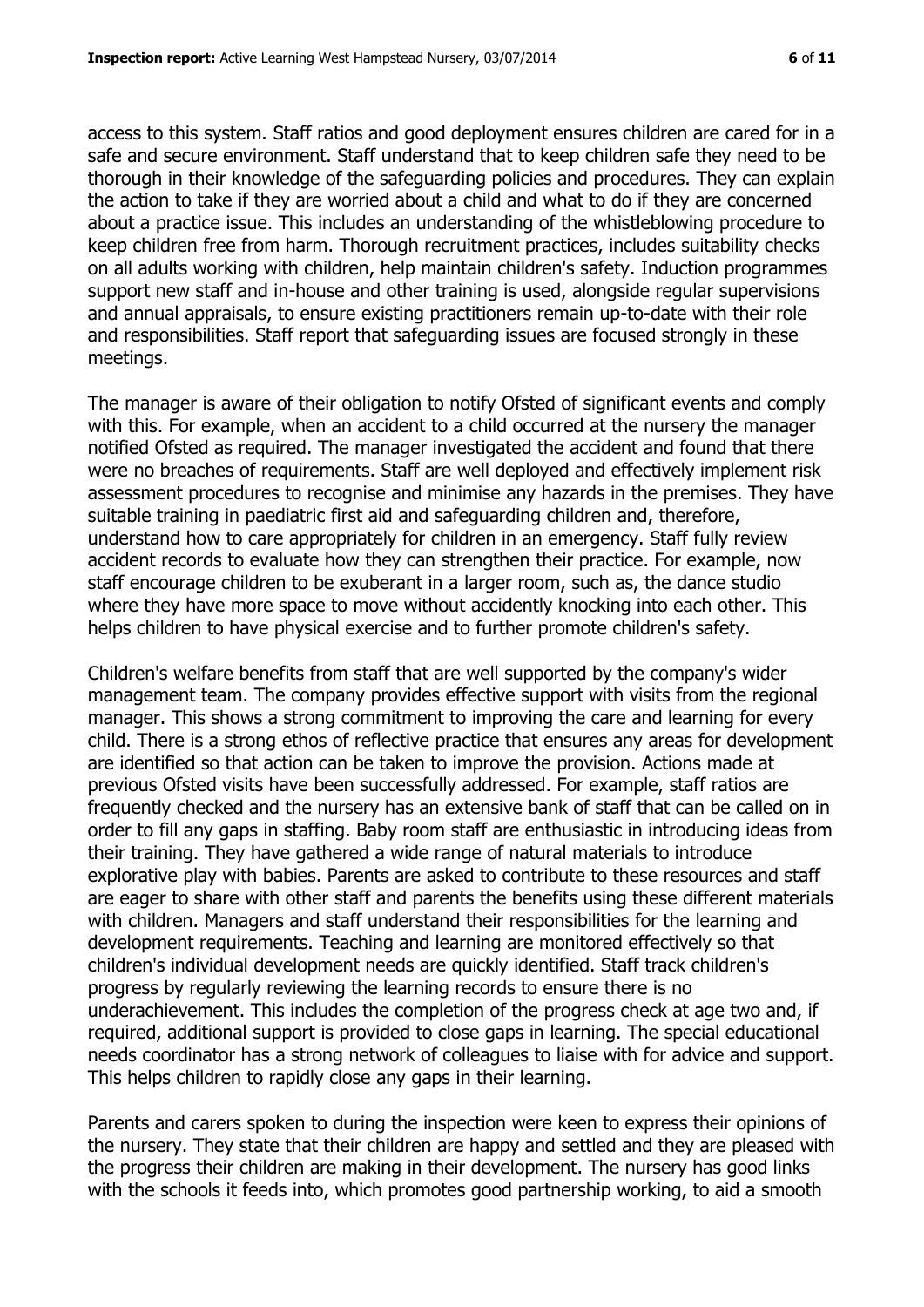transition to the next stage in children's learning. However, links with providers of some early years settings children also attend are not fully established. This means a shared approach to all children's care and learning across provisions on an ongoing basis is not promoted as well as it could be.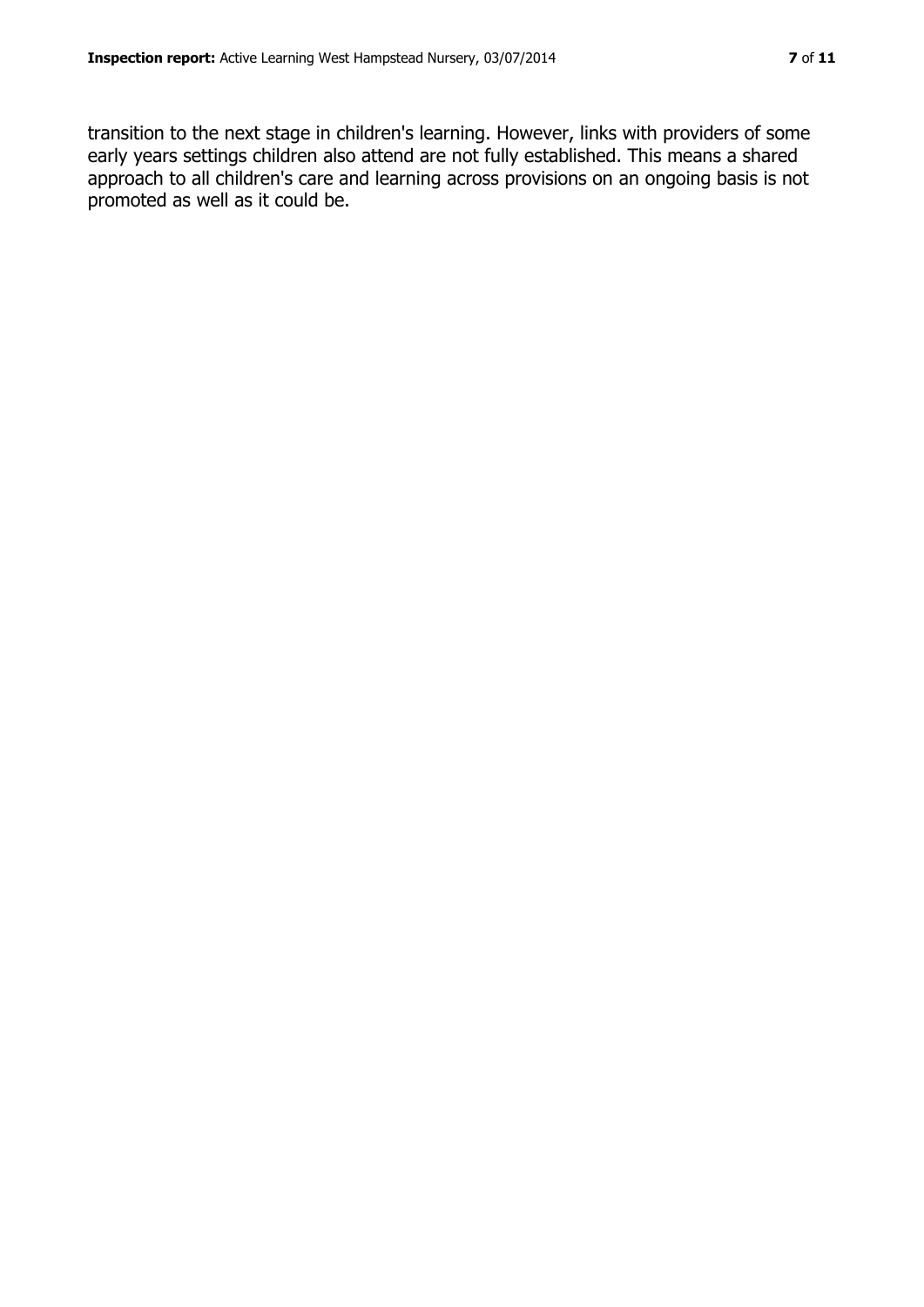# **What inspection judgements mean**

# **Registered early years provision**

| <b>Grade</b> | <b>Judgement</b>        | <b>Description</b>                                                                                                                                                                                                                                                                                                                                                                                |
|--------------|-------------------------|---------------------------------------------------------------------------------------------------------------------------------------------------------------------------------------------------------------------------------------------------------------------------------------------------------------------------------------------------------------------------------------------------|
| Grade 1      | Outstanding             | Outstanding provision is highly effective in meeting the needs<br>of all children exceptionally well. This ensures that children are<br>very well prepared for the next stage of their learning.                                                                                                                                                                                                  |
| Grade 2      | Good                    | Good provision is effective in delivering provision that meets<br>the needs of all children well. This ensures children are ready<br>for the next stage of their learning.                                                                                                                                                                                                                        |
| Grade 3      | Requires<br>improvement | The provision is not giving children a good standard of early<br>years education and/or there are minor breaches of the<br>safeguarding and welfare requirements of the Early Years<br>Foundation Stage. It will be monitored and inspected within<br>twelve months of the date of this inspection.                                                                                               |
| Grade 4      | Inadequate              | Provision that is inadequate requires significant improvement<br>and/or enforcement action. The provision is failing to give<br>children an acceptable standard of early years education and/or<br>is not meeting the safeguarding and welfare requirements of<br>the Early Years Foundation Stage. It will be monitored and<br>inspected again within six months of the date of this inspection. |
| Met          |                         | The provision has no children on roll. The inspection judgement<br>is that the provider continues to meet the requirements for<br>registration.                                                                                                                                                                                                                                                   |
| Not met      |                         | The provision has no children on roll. The inspection judgement<br>is that the provider does not meet the requirements for<br>registration.                                                                                                                                                                                                                                                       |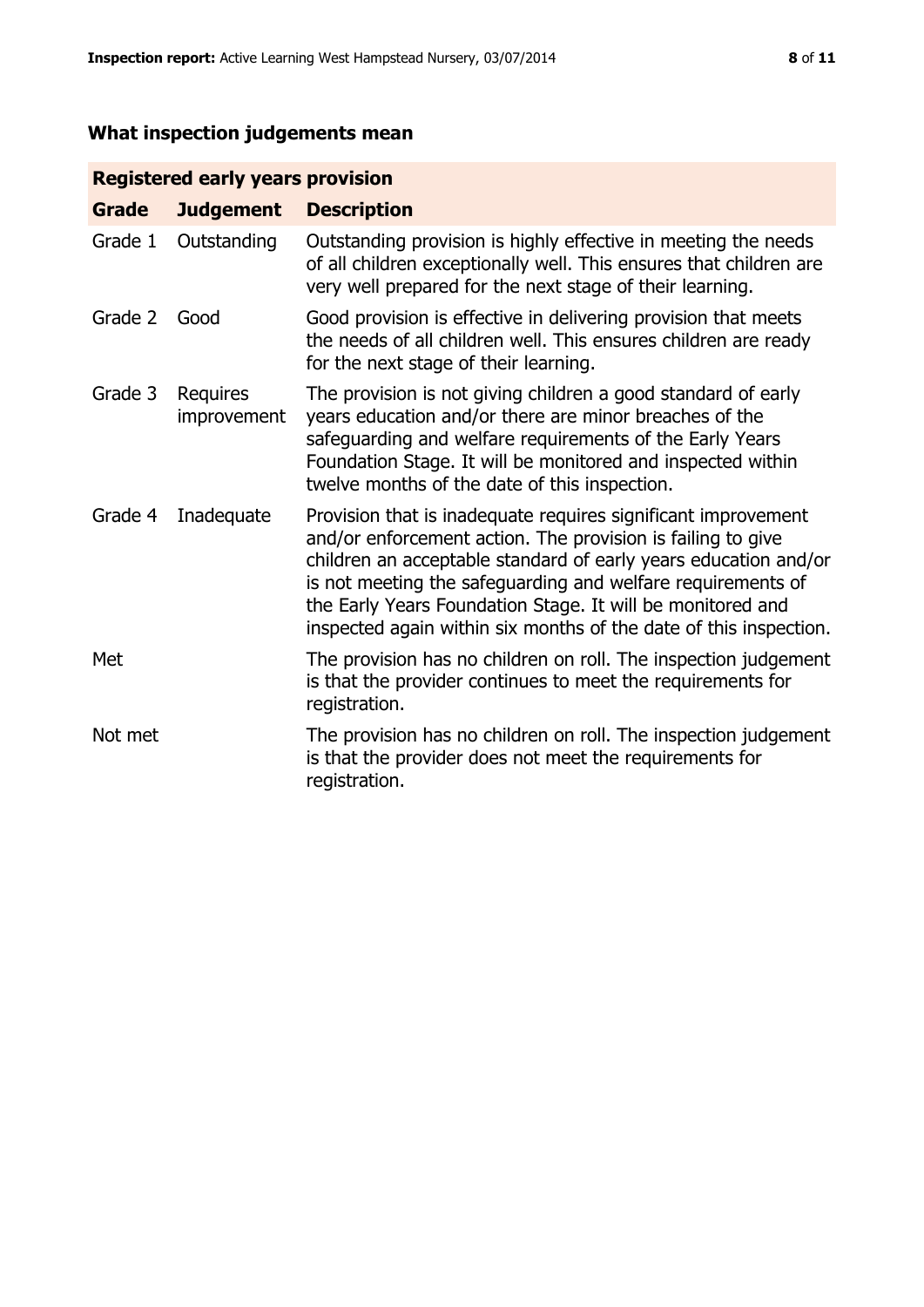## **Inspection**

This inspection was carried out by Ofsted under sections 49 and 50 of the Childcare Act 2006 on the quality and standards of provision that is registered on the Early Years Register. The registered person must ensure that this provision complies with the statutory framework for children's learning, development and care, known as the Early Years Foundation Stage.

# **Setting details**

| Unique reference number       | EY360658                      |
|-------------------------------|-------------------------------|
| <b>Local authority</b>        | Camden                        |
| <b>Inspection number</b>      | 979974                        |
| <b>Type of provision</b>      | Full-time provision           |
| <b>Registration category</b>  | Childcare - Non-Domestic      |
| <b>Age range of children</b>  | $0 - 5$                       |
| <b>Total number of places</b> | 144                           |
| Number of children on roll    | 210                           |
| <b>Name of provider</b>       | Active Learning Childcare Ltd |
| Date of previous inspection   | 04/01/2013                    |
| <b>Telephone number</b>       | 0203 031 9097                 |

Any complaints about the inspection or the report should be made following the procedures set out in the guidance *'Complaints procedure: raising concerns and making complaints* about Ofsted', which is available from Ofsted's website: www.ofsted.gov.uk. If you would like Ofsted to send you a copy of the guidance, please telephone 0300 123 4234, or email enquiries@ofsted.gov.uk.

# **Type of provision**

For the purposes of this inspection the following definitions apply:

Full-time provision is that which operates for more than three hours. These are usually known as nurseries, nursery schools and pre-schools and must deliver the Early Years Foundation Stage. They are registered on the Early Years Register and pay the higher fee for registration.

Sessional provision operates for more than two hours but does not exceed three hours in any one day. These are usually known as pre-schools, kindergartens or nursery schools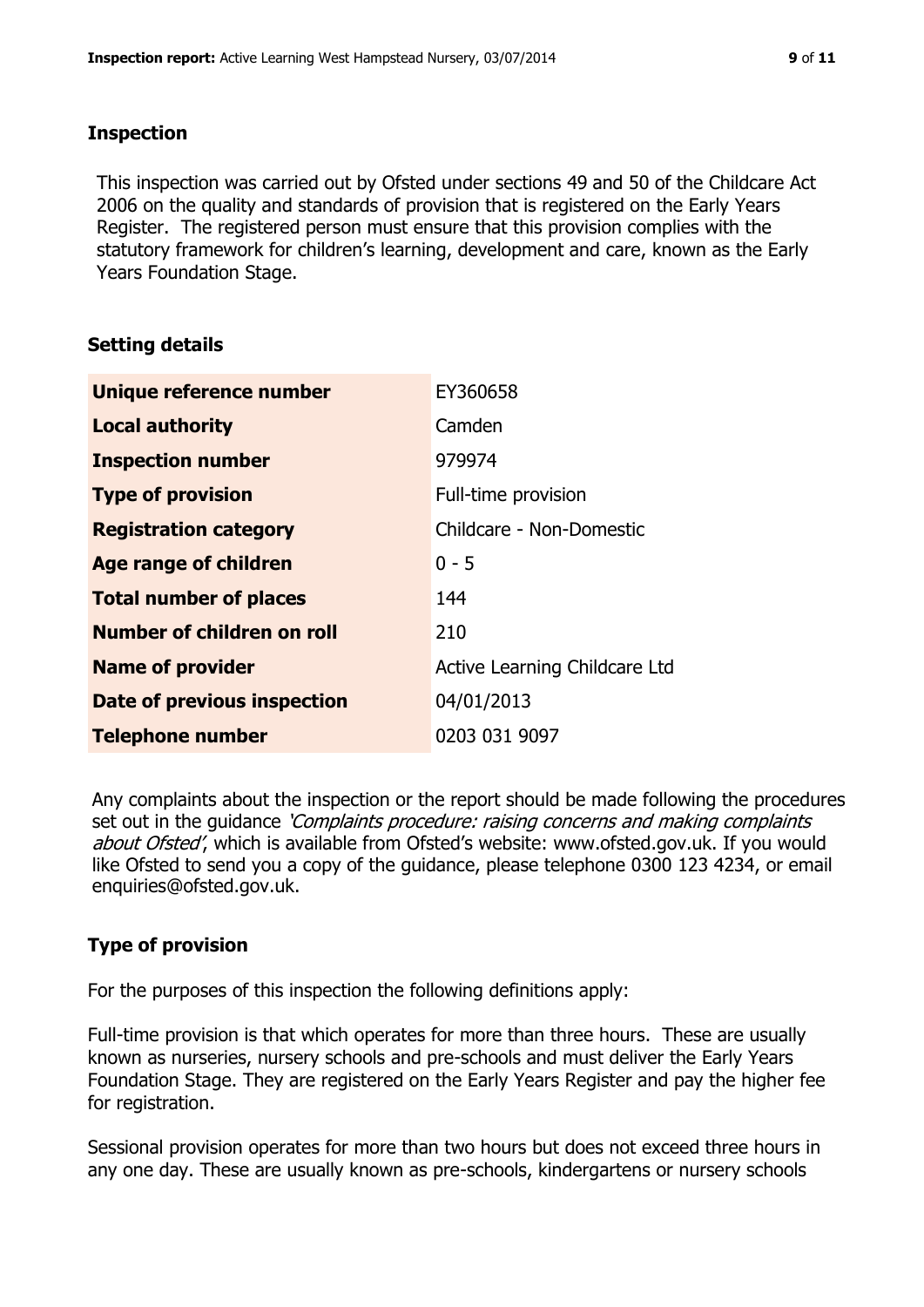and must deliver the Early Years Foundation Stage. They are registered on the Early Years Register and pay the lower fee for registration.

Childminders care for one or more children where individual children attend for a period of more than two hours in any one day. They operate from domestic premises, which are usually the childminder's own home. They are registered on the Early Years Register and must deliver the Early Years Foundation Stage.

Out of school provision may be sessional or full-time provision and is delivered before or after school and/or in the summer holidays. They are registered on the Early Years Register and must deliver the Early Years Foundation Stage. Where children receive their Early Years Foundation Stage in school these providers do not have to deliver the learning and development requirements in full but should complement the experiences children receive in school.